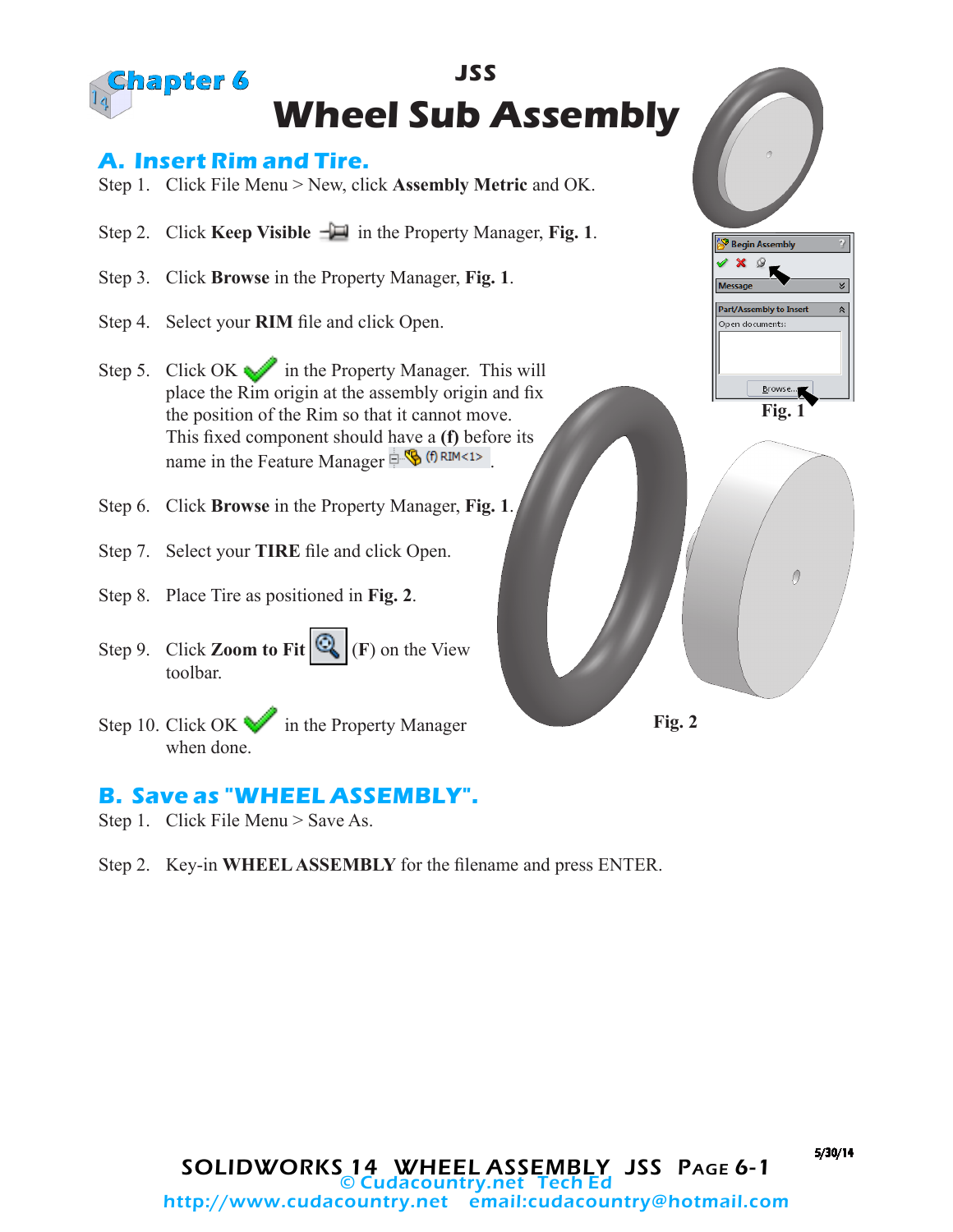## **C. Mate: Front Planes.**

- Step 1. Click **Front Plane**  $\Diamond$  in the Feature Manager and **Mate**  $\Box$  on the Context toolbar, **Fig. 3**.
- Step 2. Expand the flyout Feature Manager design tree  $(click +)$  in the top left corner of the graphics area, then expand **Tire** and click **Front Plane**  $\Diamond$ , **Fig. 4** and **Fig. 5**.
- Step 3. Click Add/Finish Mate  $\mathbb{V}$  in the Mate pop-up to add **Coincident** mate, **Fig. 6**.

## **D. Mate: Top Planes.**

- Step 1. Click **Top Plane**  $\Diamond$  in the flyout Feature Manager design tree, **Fig. 7**.
- Step 2. Expand **Tire** and click **Top Plane**  $\diamondsuit$ , **Fig. 7** and **Fig. 8**.
- Step 3. Click Add/Finish Mate  $\blacksquare$  in the Mate pop-up to add **Coincident** mate.



**Fig. 3**

**Q** 

 $\overline{\mathbf{P}}$ 

a 21

\$ mir

WHEEL ASSE

 $\Box$  History

 $\frac{1}{\sqrt{\mathbf{A}}}$  Annotati

Front Plane

 $\gg$  Top Plane

 $\gg$  Right Plane

 $\downarrow$  Origin

 $\widehat{\mathbb{H}}$  Mates

 $\mathbb{E} \mathbb{Q}$  (f) RIM<1>

 $\frac{1}{11}$   $\sqrt{\frac{1}{2}}$  (-) TIRE<1>

 $\overline{\mathbf{Y}}$ 

**Fig. 4**

 $\theta$ 

E- WHEEL ASSEMBLY (Default)

**D** History

 $\gg$ 

 $\overline{\mathbf{A}}$  Annotations

 $\overline{\otimes}$  Top Plane

 $\preceq$  Right Plane

 $\frac{1}{2}$  Origin

 $\overline{\mathbf{P}}$  (f) RIM<1>

 $\frac{1}{2}$   $\frac{1}{2}$   $\frac{1}{2}$  TIRE <1>

**D** History

 $\ddot{\diamond}$  $\preccurlyeq$  Top Plane  $\otimes$  Right Plane  $\left| \left| \right|$  Origin <del>⊥ क</del>े Revolve1  $-00$  Mates

 $\overline{\mathbf{A}}$  Annotations

 $\frac{3}{5}$  EPDM 60 Durometer

 $\mathbf{\hat{z}}$ 

## SOLIDWORKS 14 WHEEL ASSEMBLY JSS Page 6-2